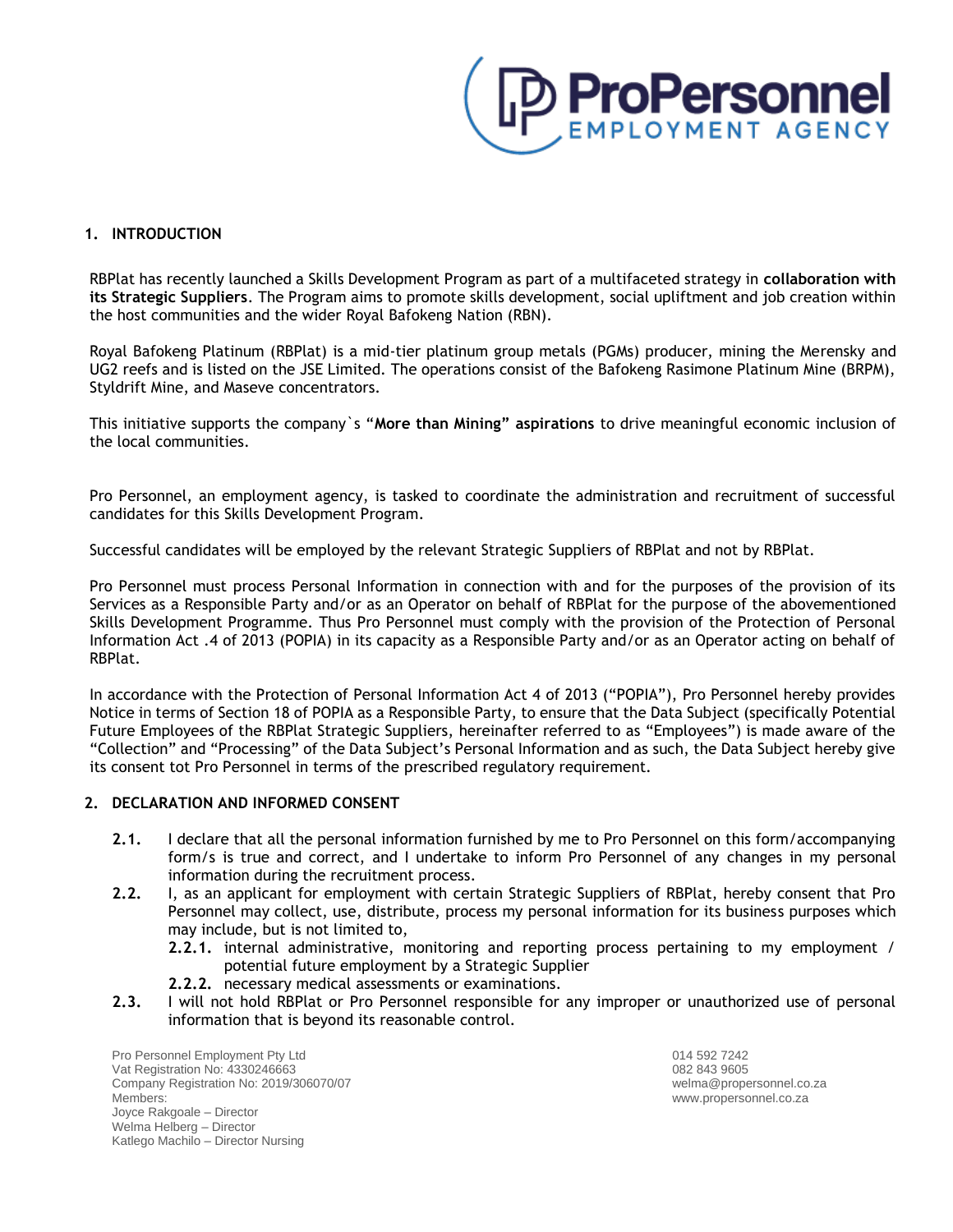# **2.4.** I confirm that I have read the notice and understand its contents.

# **3. OPPORTUNITIES**

The Objectives and Goals of this initiative are to afford training opportunities to the host communities in terms of academic and technical skills by providing training **opportunities to 1000 youths by the end of 2025.** 

This will include interventions on the following programs with the relevant minimum requirements:

#### a) Bursaries

- Citizen of the Republic of South Africa
- Grade 12 results must be a minimum of 60% for English, Mathematics and Physical Science
- Funding for undergraduate studies from  $1^{st}$  year until  $3^{rd}$  or  $4^{th}$  year
- Tertiary acceptance letter for first years
- Full academic record for 2<sup>nd</sup>, 3<sup>rd</sup> and/or 4<sup>th</sup> years
- Proof of residence

#### b) Exposure / Internships

- Citizen of the Republic of South Africa
- Proof of residence
- Requirement for practical training (P1 & P2) for completion of a qualification (degree or diploma), **OR**
- Applicant should have obtained a relevant qualification and require experience to be eligible for employment

## c) Graduate Programs

- Citizen of the Republic of South Africa
- Undergraduate Degree or BTech
- Proof of residence
- Honours Degree will be advantageous

#### d) Learnership / Apprenticeships Programs

- Citizen of the Republic of South Africa
- Proof of residence
- Grade 12 with at least 40% in English, Mathematics and Physical Science, or
- National Certificate Vocational (NCV) 4 with at least 40% Mathematics (not literacy) and all other required subjects, or
- N2 Certificate with four subjects relevant to the trade is essential
- Experience as an Artisan Assistant will be advantageous

#### e) Cadetships

- Citizen of the Republic of South Africa
- Proof of residence
- Grade 12 certificate

| Department                 | SED & CED                                   |
|----------------------------|---------------------------------------------|
|                            | Human Resource Development (Academies)      |
|                            | Talent and Leadership Development           |
| Job Title                  | <b>Bursaries</b><br>$\blacksquare$          |
|                            | Exposure / Internships                      |
|                            | <b>Graduate Programs</b><br>٠               |
|                            | Learnership / Apprenticeships Programs<br>٠ |
|                            | Cadetships                                  |
| Job Type                   | <b>Fixed Term</b>                           |
| Offer                      | Market Related                              |
| <b>Recruitment Process</b> | External                                    |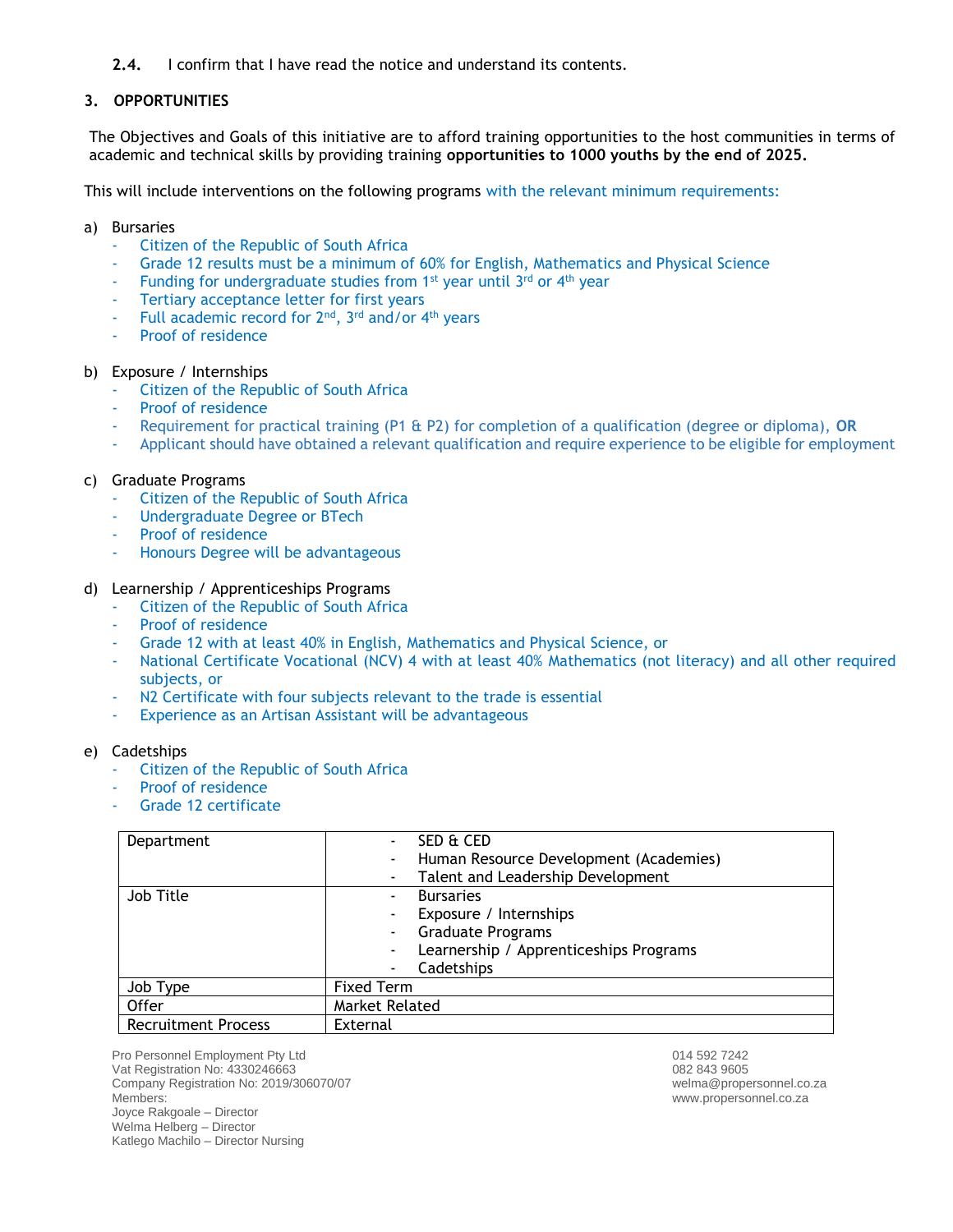# **General rules & qualifying criteria**

The opportunities are open to individuals who meet the following criteria:

- Citizens of the Republic of South Africa
- The target population is Bojanala Community, which incorporates greater Rustenburg and Royal Bafokeng Nation (**Proof of residence to be attached**)
- Individuals meeting the requirement in accordance with Supplier's specifications / requirements for skills applicable in multiple fields
- Candidates must not have a criminal record or be under any kind of criminal investigation.
- If it is a bursary application, the student must have obtained an overall 60% pass rate; however, a lower pass rate of 40 % will apply if it is for college students.

# **Disciplines**

It should be noted that RBPlat's Strategic Suppliers require technical skills across the broad spectrum of the business environment, as listed below, but that opportunities in other disciplines are not ruled out.

- Finance / Accounting
- Mining Engineering
- Electrical Engineering
- Mechanical Engineering
- **Mine Survey**
- Geology
- Rock Engineering
- Mechatronic Engineering
- Chemistry & Chemical Engineering
- Metallurgical Engineering
- Industrial Engineering
- Manufacturing
- Plant Management
- **Procurement**
- **Logistics**
- Auto Electrical
- Diesel Mechanic
- Instrumentation and Control Engineering
- Data analytics
- Network Engineering
- Software Engineering

## **Knowledge and Skills:**

Candidates must exhibit the following traits:

- Good Interpersonal Skills
- Self-discipline and energetic
- Good Communication Skills

## Physical / Legal Requirements – if required by the Strategic Supplier employing the successful candidate:

## • Obtain medical fitness certificate